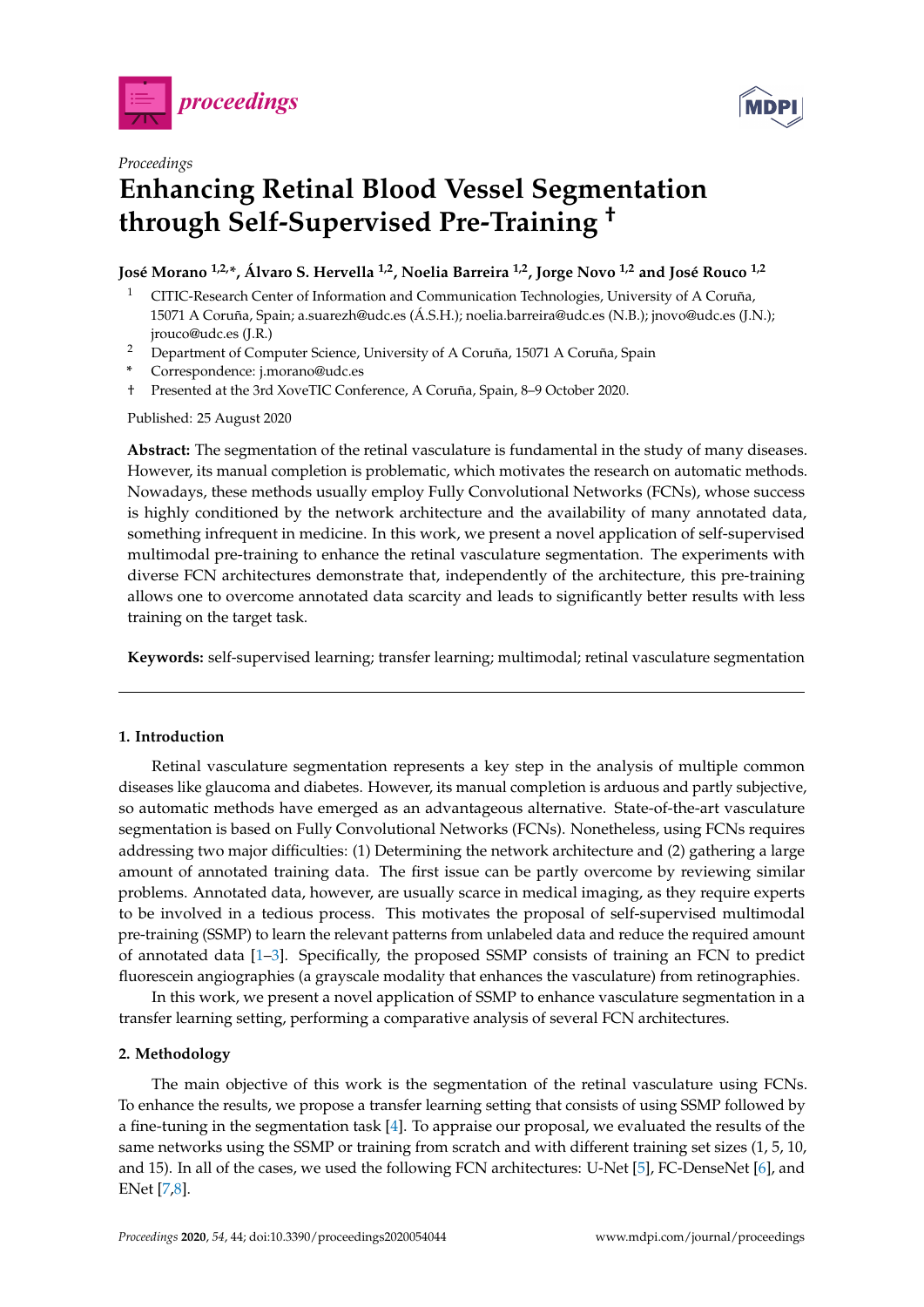In order to perform the SSMP, we aligned the 59 retinography–angiography pairs of the publicly available Isfahan MISP dataset [\[9\]](#page-2-7) using the method proposed in [\[10\]](#page-2-8). Then, inspired by [\[1,](#page-2-0)[2\]](#page-2-9), we used SSIM function to compute the reconstruction loss between the network output and its ground truth.

To train the networks for the vasculature segmentation task, we employed the DRIVE dataset [\[11\]](#page-2-10), which consists of 40 retinographies and their corresponding vasculature segmentation masks. As the loss, we used Binary Cross-Entropy. For testing, we included the 20 annotated images of the STARE dataset [\[12\]](#page-2-11).

The networks were trained using the Adam optimization algorithm with learning rate decay and data augmentation through affine transformations and color and intensity variations.

#### **3. Results and Conclusions**

Table [1](#page-1-0) shows the best AUC-ROC and AUC-PR values of the different networks trained from scratch (FS) and using SSMP for the STARE dataset. Moreover, in Figure [1](#page-1-1) is depicted an example of the segmentation masks predicted by the U-Net trained with 15 images, with and without SSMP. As observed, the use of SSMP has significant benefits in both quantitative and qualitative terms; mainly due to the fact that the vessel continuity is better preserved and the pathological structures are better handled. This improvement, in addition, is achieved with less training in the target task. These results demonstrate that the use of SSMP emerges as a valuable option when annotated data in the target task are scarce.

Regarding the diverse FCN architectures, both qualitative and quantitative results (see Table [1\)](#page-1-0) demonstrated that the U-Net provided the best performance.

<span id="page-1-0"></span>**Table 1.** Best AUC-ROC and AUC-PR values of the different networks trained from scratch (FS) and using self-supervised multimodal pretraining (SSMP) for the STARE dataset.

| <b>U-Net</b> |        |        |        | <b>FC-DenseNet</b> |        |        |        | <b>ENet</b> |        |        |        |
|--------------|--------|--------|--------|--------------------|--------|--------|--------|-------------|--------|--------|--------|
| <b>SSMP</b>  |        | FS     |        | <b>SSMP</b>        |        | FS     |        | <b>SSMP</b> |        | FS     |        |
| ROC          | PR     | ROC.   | PR     | ROC.               | PR     | ROC    | PR     | ROC.        | PR     | ROC    | PR     |
| 0.9834       | 0.9051 | 0.9728 | 0.8590 | 0.9794             | 0.8924 | 0.9699 | 0.8468 | 0.9694      | 0.8434 | 0.8349 | 0.4472 |

<span id="page-1-1"></span>

**Figure 1.** Example of the predicted vasculature mask. From left to right: Original STARE retinography, vasculature segmentation ground truth, vasculature segmentation mask predicted by U-Net trained with 15 images without SSMP, vasculature mask predicted by the same network with SSMP.

**Author Contributions:** Conceptualization, Á.S.H., J.N., and J.R.; methodology, Á.S.H. and J.M.; software, Á.S.H. and J.M.; validation, Á.S.H. and J.M.; formal analysis, Á.S.H. and J.M.; investigation, J.M.; resources, N.B., J.N., and J.R.; data curation, Á.S.H. and J.M.; writing—original draft preparation, J.M.; writing—review and editing, J.M. and J.N.; visualization, J.M.; supervision, J.N. and J.R.; project administration, J.N. and J.R.; funding acquisition, J.N. and J.R. All authors have read and agreed to the published version of the manuscript.

**Funding:** This work is supported by the Instituto de Salud Carlos III, Government of Spain, and FEDER funds of the European Union through the DTS18/00136 research projects and by the Ministerio de Ciencia, Innovación y Universidades, Government of Spain through the RTI2018-095894-B-I00 research projects. In addition, this work has received financial support from the Consellería de Educación, Universidade e Formación Profesional, Xunta de Galicia, through the ERDF (80%) and Secretaría Xeral de Universidades (20%), CITIC, Centro de Investigación del Sistema Universitario de Galicia, Ref. ED431G 2019/01.